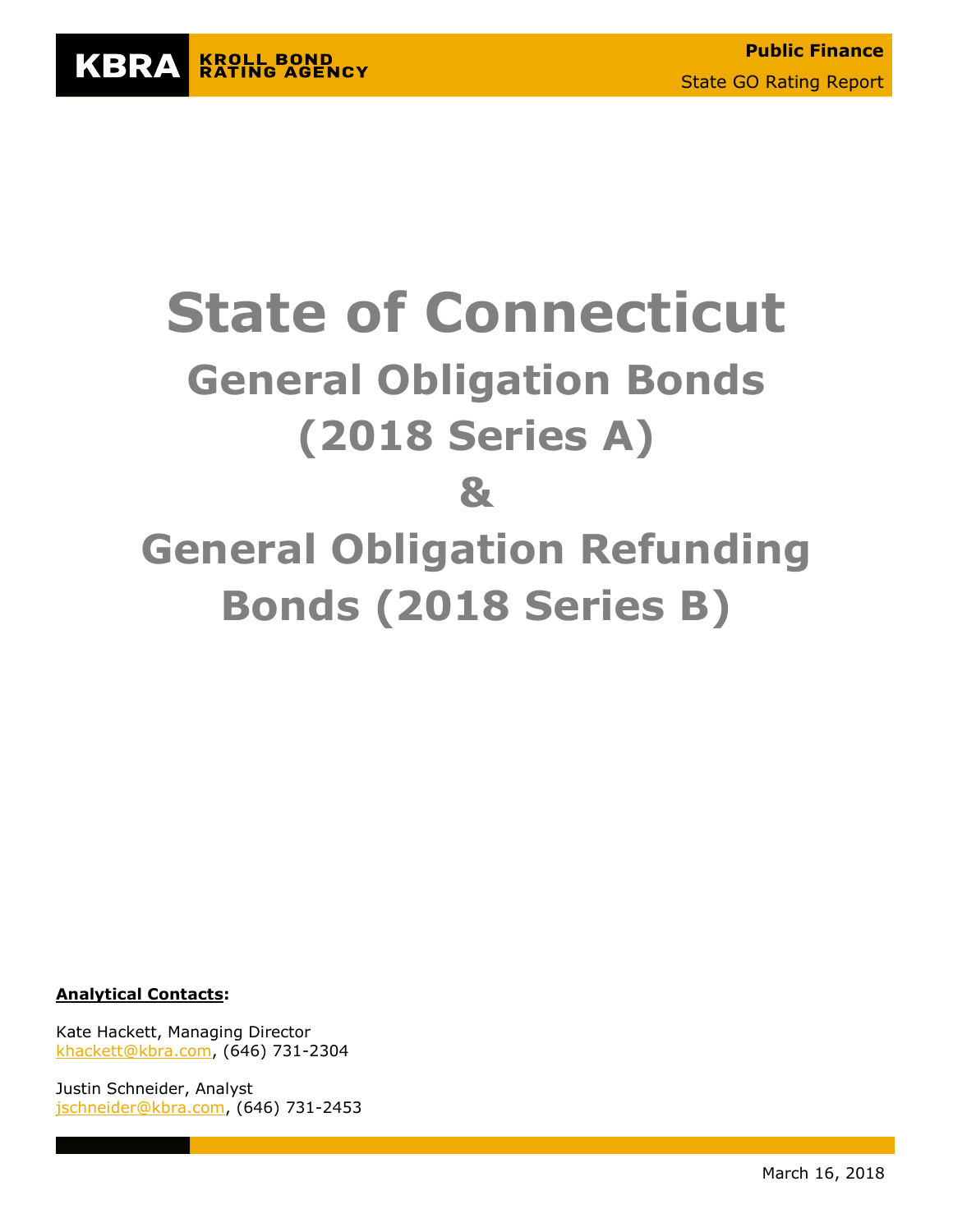

# **Table of Contents**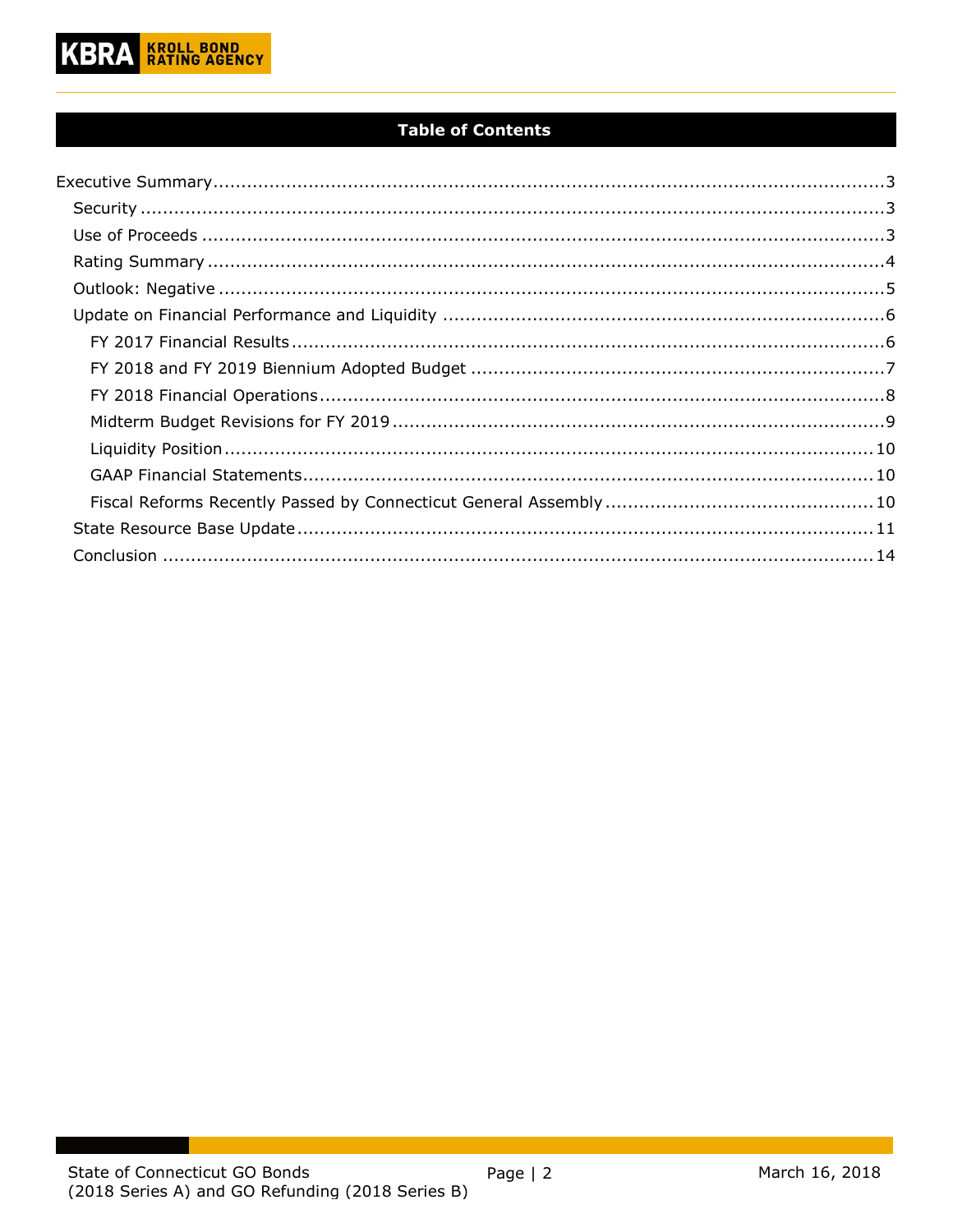# <span id="page-2-0"></span>**Executive Summary**

Kroll Bond Rating Agency (KBRA) has taken the following actions relating to the State of Connecticut (the "State") and Connecticut Innovations, Incorporated.

| <b>Ratings</b>                                                |        |                |               |                      |
|---------------------------------------------------------------|--------|----------------|---------------|----------------------|
| <b>State of Connecticut (the "State")</b><br><b>Issuer:</b>   |        |                |               |                      |
| Series/Bond                                                   | Rating | <b>Outlook</b> | <b>Action</b> | <b>Amount ('000)</b> |
| General Obligation Bonds (2018 Series A)                      | AA-    | Negative       | Assigned      | \$250,000            |
| General Obligation Refunding Bonds (2018 Series B)            | AA-    | Negative       | Assigned      | \$367,000            |
| General Obligation Bond Anticipation Notes<br>(2017 Series A) | $K1+$  |                | Affirmed      | \$400,000            |
| General Obligation Bonds                                      | AA-    | Negative       | Affirmed      | \$14,438,169         |

| <b>Connecticut Innovations, Incorporated 1</b><br><b>Issuer:</b> |                                                    |        |                |               |                      |  |  |
|------------------------------------------------------------------|----------------------------------------------------|--------|----------------|---------------|----------------------|--|--|
| Series/Bond                                                      |                                                    | Rating | <b>Outlook</b> | <b>Action</b> | <b>Amount ('000)</b> |  |  |
| 2014 Series A                                                    | State of Connecticut General Fund Obligation Bonds | AA-    | Negative       | Affirmed      | \$16,985             |  |  |

*KBRA's long-term ratings do not apply to bonds backed by a letter of credit or liquidity facility, unless otherwise noted.*

*<sup>1</sup> KBRA views the obligation of the State to pay debt service on the 2014 Series A Bonds as tantamount to the general obligation security of the State.*

*<sup>2</sup>Amounts are as of February 15, 2018*

KBRA's long-term rating assessment is based on its review of the four KBRA rating determinants included in KBRA's 's **U.S. State [General Obligation Rating Methodology](http://www.krollbondratings.com/show_report/74)** KBRA has assigned the following Rating Determinant ratings:

- Management Structure, Budgeting Practices and Policies: AA+
- Debt and Additional Continuing Obligations: A+
- Financial Performance and Liquidity Position: A+
- State Resource Base: AA-

# <span id="page-2-1"></span>**Security**

The General Obligation Bonds (2018 Series A) and General Obligation Refunding Bonds (2018 Series B) are general obligations of the State and are secured by Connecticut's full faith and credit pledge. All general obligation bond debt service of the State is deemed appropriated without further action by the State Legislature.

# <span id="page-2-2"></span>**Use of Proceeds**

Proceeds of the 2018 Series A Bonds will be used to finance various capital projects of the State and 2018 Series B Bonds will be used to refund a portion of the State's general obligation bonds on a current basis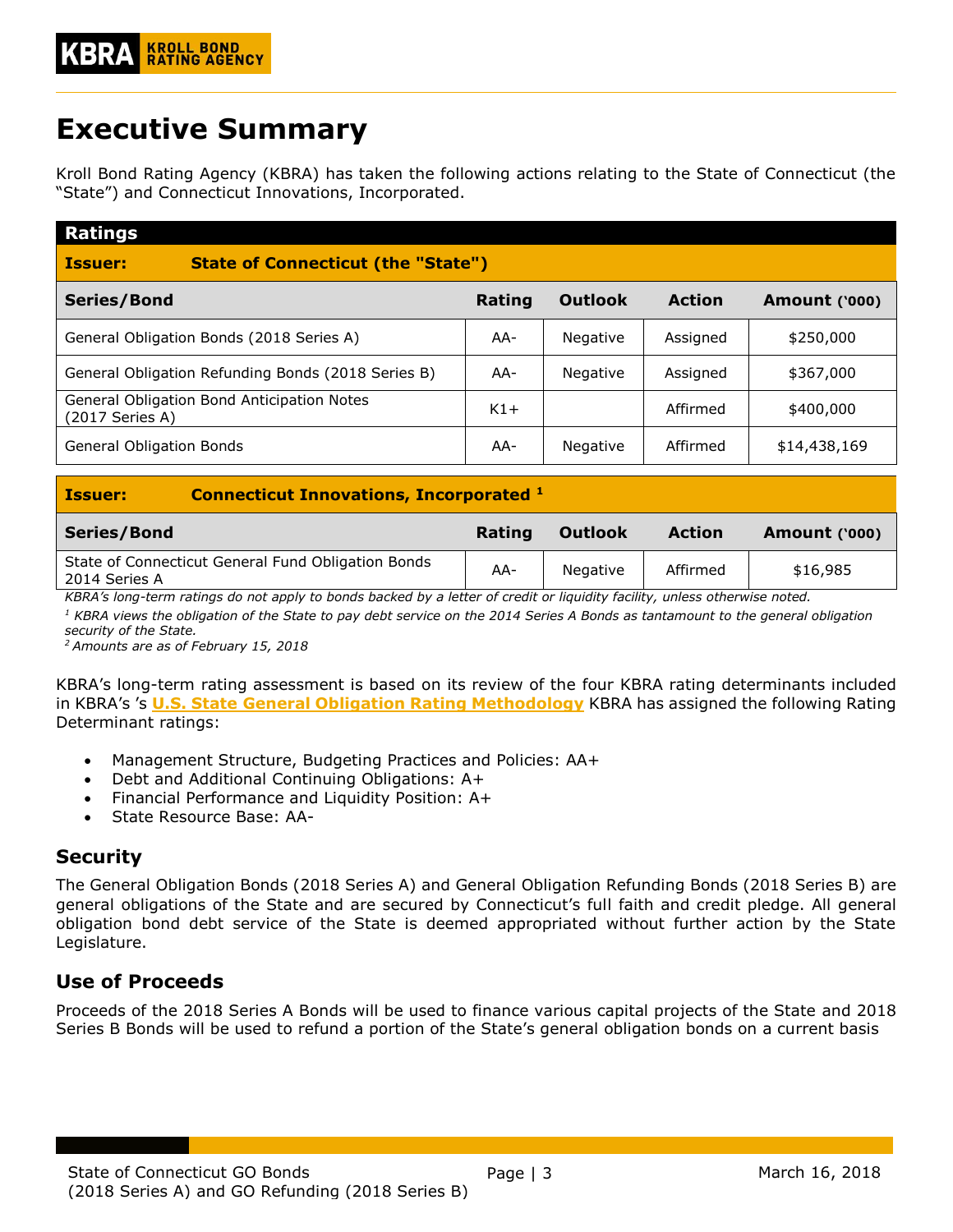#### **Key Rating Strengths**

- Historically, State leadership has demonstrated an ability and willingness to make adjustments during the fiscal year to maintain budget balance.
- A strong financial management framework exists for tracking revenues and monitoring budget performance as well as an established mechanism for adjusting budgeted expenditures during the fiscal year.
- The State's Budget Reserve Fund is projected to increase to \$878 million, or approximately 4.6% of current FY 2018 General Fund expenditures, by the end of FY 2018.
- Connecticut has the highest personal per capita income in the country at \$69,311 for calendar year 2016.
- Available cash balances provide good liquidity for operations, without utilization of external borrowing.

#### **Key Rating Concerns**

- Structural imbalance in the State's General Fund operating budget for FY 2018 and FY 2019.
- State's recent difficulty in accurately projecting personal income tax levels impacted by the performance of volatile financial markets, specifically capital gains taxes, and continued lack of significant growth in wage levels across the State.
- State's increasing budgetary burden related to fixed costs, specifically debt service, pension contributions, and Medicaid expenditures.
- Both the State debt burden and the State's level of pension liabilities are high, compared to other states, on a per capita basis and as a percentage of personal income and GSP.

# <span id="page-3-0"></span>**Rating Summary**

KBRA's assignment of the AA- rating and Negative outlook on the State of Connecticut Taxable General Obligation reflects the structural imbalance in the State's General Fund operating budget for FY 2018 and FY 2019, the State's difficulty over the last several years in accurately projecting final and estimated income tax revenue levels and continued slow growth in other income tax and sales tax revenues.

KBRA's view of the financial condition of the State going forward is largely based on the ability and willingness of the State's General Assembly to take significant steps towards resolving the structural imbalance in the State's General Fund budget. KBRA recognizes that continued State revenue shortfalls and the need to adjust ongoing revenue expectations impacted budget negotiations for the FY 2018-FY 2019 biennium budget process and that the General Assembly will have to make difficult decisions to further balance FY 2018 and FY 2019 operations during an election year for state level office. Over the last three years, the State has continued to closely monitor revenue performance and budget to actual operating performance on a monthly basis and both the Governor and the Legislature have taken action to balance financial operations.

KBRA views the projected increase in the State's Budget Reserve Fund (BRF) to \$878 million, or approximately 4.6% of current FY 2018 General Fund expenditures, from certain unbudgeted income tax collections, as positive and views this level of reserves as providing increased protection against volatility in the State's revenue base. Also, in KBRA's view, the establishment of the Revenue Volatility Cap in the 2017 Budget Law will significantly reduce the budget volatility associated with budgeting final and estimated revenues going forward.

The State's adopted FY 2018-FY 2019 General Fund biennium budget is not structurally balanced based on use of a substantial level of non-recurring revenues and certain tax cuts that are scheduled to expire in FY 2020. In addition, KBRA views the adopted biennium budget as having limited room for budget adjustments on the expenditure side. Since the adoption of the budget at the end of October 2017, four months after the beginning of the FY 2018 fiscal year, General Fund revenue projections have been reduced based on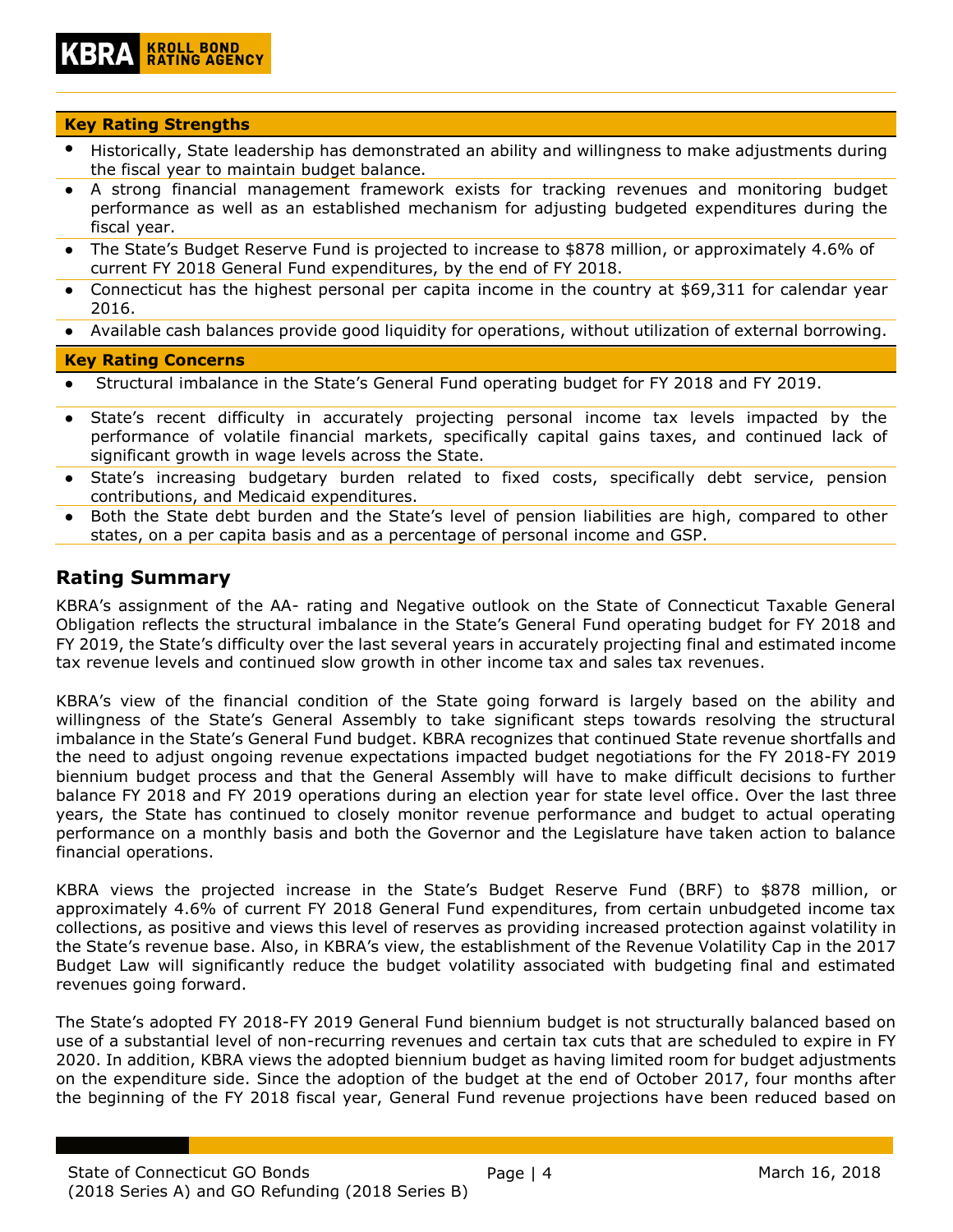November 2017 and the January 2018 consensus revenue estimates, resulting in a projected General Fund deficit for FY 2018 of \$195 million (February 2018 OPM Letter) and impacting projections for FY 2019. On December 13, 2017, the Governor submitted a deficit mitigation plan to the General Assembly for FY 2018, which included options for both revenue and expenditure actions totaling over \$300 million. To date, the General Assembly has not taken action on this deficit mitigation plan. On February 5, 2018, the Governor presented his proposed mid-term budget revisions for FY 2019 to the General Assembly, which included \$235 million in revenue enhancements and a net \$65 million in expenditure increases. The Governor's midterm budget revisions for FY 2019 assume that action will be taken by the General Assembly on the Governor's deficit mitigation plan presented in December 2017.

In addition to the proposed midterm budget revisions, the Governor also presented a General Fund outyear budget projection report for FY 2020, 2021 and 2022. The budget gaps for the next three years projected by the Office of Fiscal Analysis (OFA) at the time of the adoption of the FY 2018-FY 2019 budget have been significantly reduced by the Governor's proposal to make permanent many of the tax cuts and revenue enhancements that were included in the adopted FY 2018-FY 2019 budget.

OPM has indicated that deliberations on the FY 2018 deficit mitigation plan, as well as the Governor's midterm budget revisions for FY 2019 are expected to continue throughout the legislative session with a scheduled adjournment date of May 9, 2018. It should be noted that, historically, the State's ability to make budget adjustments has been limited towards the end of the fiscal year.

As part of the midterm budget revisions for FY 2019, the Governor has also proposed a restructuring of the Teacher's Retirement System (TRS) to allow changes to assumptions and methodologies used in the actuarial valuations. Based on conversations with OPM, the intent of these changes would be to moderate the significant increases in the TRS annual pension contributions through 2032 and so increase State budget stability, similar to the restructuring by the State of the State Employee's Retirement System in 2016. The State Treasurer has publicly raised objections about the State's legal ability to make changes to the TRS funding structure, based on bond covenants included on the State's 2008 pension obligation bonds. OPM states that the State is considering a number of different options for changes to TRS at this point. The Teacher's Retirement System Viability Commission is scheduled to release their report on the TRS by March 30, 2018. KBRA will continue to monitor these developments and will review the State's plan to restructure TRS as this plan becomes available.

# <span id="page-4-0"></span>**Outlook: Negative**

KBRA's Negative outlook reflects the State's ongoing difficulty in accurately projecting State revenues, the structural imbalance in the adopted FY 2018-FY 2019 biennium budget and the continued weakness in the State's economy. KBRA's view of the financial condition of the State going forward is largely based on the ability and willingness of the State's General Assembly to take significant steps towards resolving the structural imbalance in the State's General Fund budget. KBRA will continue to monitor both the trends in personal income tax collections and the State's progress in managing the FY 2018/FY 2019 budget.

In KBRA's view, the following factors may contribute to a rating upgrade:

- Trend of accurate revenue projections leading to budget stability in the General Fund.
- Trend of structurally balanced budgets and actual financial results showing General Fund operating surpluses.
- Sustained increase in funding level of State's Budget Reserve Fund.
- Significant increase in the funded ratios for the State's pension systems.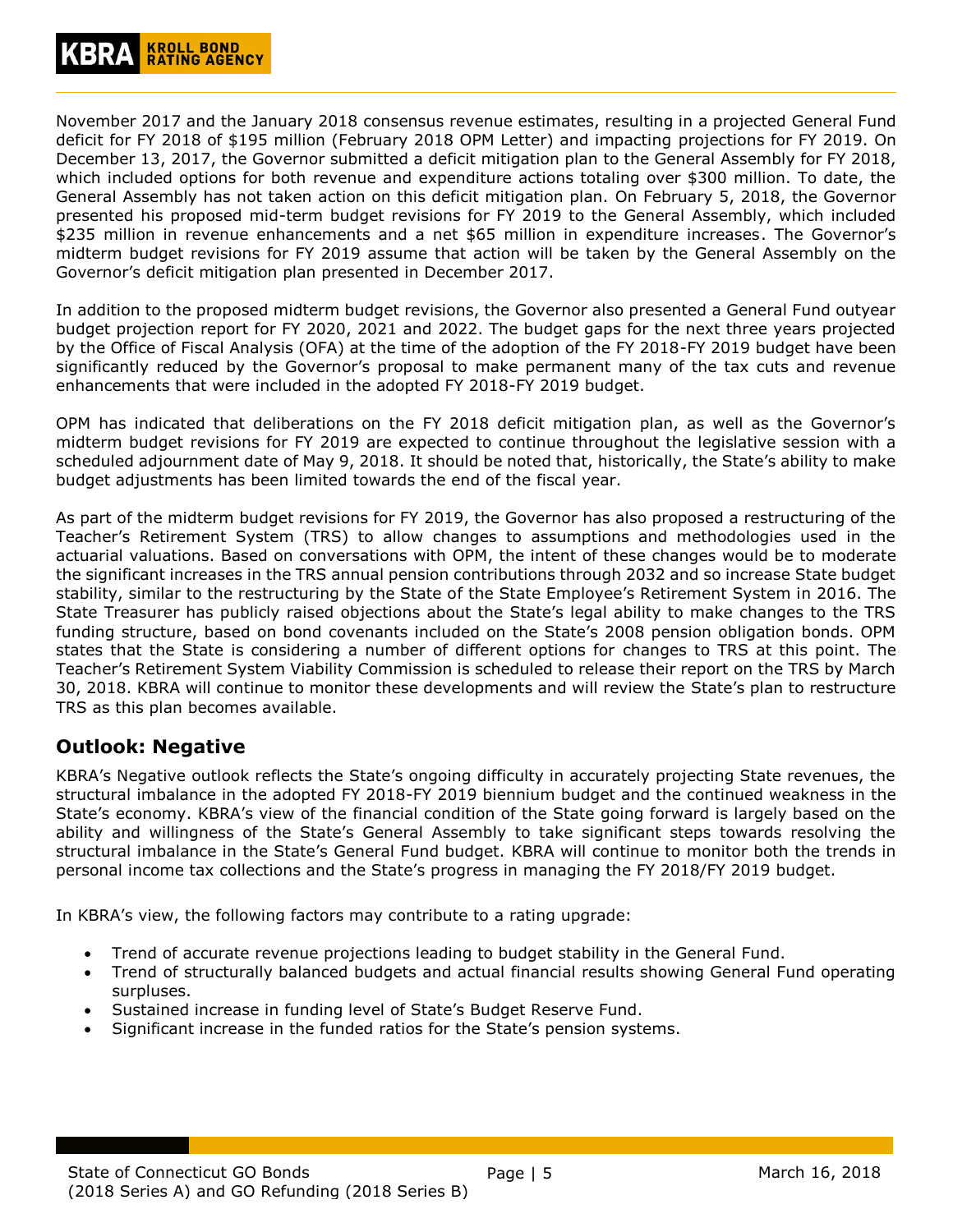In KBRA's view, the following factors may contribute to a rating downgrade:

- Ongoing structural imbalance in the State's General Fund operating budget.
- Failure to take actions necessary to maintain budget discipline and balanced financial operations
- Continued pressure on personal income tax collections resulting from difficulty in projecting final and estimated tax collections, further shifts in the State's employment base or decline in economic activity.
- Significant reliance on non-recurring revenues to balance the budget.

# <span id="page-5-0"></span>**Update on Financial Performance and Liquidity**

#### <span id="page-5-1"></span>**FY 2017 Financial Results**

Based on the Comptroller's audited budgetary based financial report for FY 2017, the fiscal year ended with an operating deficit of \$22.7 million in the General Fund, which was eliminated by a transfer from the BRF. As a result of this transfer, the balance in the BRF was reduced from \$235.6 million to \$212.9 million, or 1.1% of FY 2017 expenditures, which KBRA considers to be low, especially given the volatility of the State's income tax collections. In FY 2017, the State experienced a significant shortfall in personal income tax collections totaling \$530 million (6% below budget) and a shortfall in sales tax revenue of \$136.5 million (3.2% below budget).

These FY 2017 shortfalls were due to lower than anticipated revenues for both withholding taxes and final and estimated taxes, which include capital gains tax, as well as sales tax revenues. April 2017 collections of personal income taxes were significantly lower than expected and led to a projection of a significant operating deficit in the General Fund at the end of FY 2017. FY 2017 ended with a rather modest operating deficit of \$22.7 million, as noted above, and minimal drawdown of the BRF. The modest drawdown on the BRF was due to revenue transfers and expenditure reductions under the deficit mitigation plan submitted by the Governor to the Legislature on May 10, 2017. It is notable that significant expenditure action was able to be implemented so close to the end of the fiscal year.

| <b>Statement of Revenues, Expenditures, and Net Surplus for General Fund</b> |          |         |                   |                                           |          |          |  |  |  |  |
|------------------------------------------------------------------------------|----------|---------|-------------------|-------------------------------------------|----------|----------|--|--|--|--|
| General Fund (budgetary modified cash basis) FY 2012-2017 (ending June 30)   |          |         |                   |                                           |          |          |  |  |  |  |
| (in \$ millions)                                                             | 2017     | 2016    | 2015              | 2014                                      | 2013     | 2012     |  |  |  |  |
| <b>Operating Revenues</b>                                                    | 17,703.0 |         |                   | 17,780.8 17,282.0 17,009.1 <sup>1,2</sup> | 19,405.0 | 18,561.6 |  |  |  |  |
| Operating Expenditures                                                       | 17,763.0 |         | 17,921.3 17,419.7 | 16,980.0                                  | 19,025.7 | 18,781.6 |  |  |  |  |
| Other Resources                                                              | 37.4     | $-30.0$ | 24.5              | 28.7                                      | 18.7     | 76.5     |  |  |  |  |
| Net Operating Surplus (Deficit)                                              | (22.7)   | (170.4) | (113.2)           | 57.7                                      | 398.0    | (143.6)  |  |  |  |  |
| Transfer (to) from Budget Reserve Fund                                       | 22.7     | 170.4   | 113.2             | (248.5)                                   | (177.2)  | 143.6    |  |  |  |  |
| Reserved for Subsequent Years Expenditure                                    | 0        | 0       | 0                 | 0.0                                       | 220.8    | 0.0      |  |  |  |  |
| Reserved from Prior Year Resources                                           | 0        | 0       | 0                 | 190.8                                     | 0.0      | 0.0      |  |  |  |  |
| <b>Net Surplus (Deficit) June 30th</b>                                       | \$0      | \$0     | \$0               | \$0                                       | \$0      | \$0      |  |  |  |  |
| <b>Budget Reserve Fund</b>                                                   | \$212.9  | \$235.6 | \$406.0           | \$519.2                                   | \$270.7  | \$93.5   |  |  |  |  |
| % of Operating Expenditures<br>1.2%<br>1.3%<br>2.3%<br>$3.1\%$<br>1.4%       |          |         |                   |                                           |          |          |  |  |  |  |
| Source: Annual Report of the State Comprtoller 2017-2012                     |          |         |                   |                                           |          |          |  |  |  |  |

*2 FY 2014 revenues do not include \$599 million of GAAP Conversion Bonds*  $^1$  FY 2014 General Fund revenues and expenditures reflect the reduction of approximately \$2.8 billion in both revenues and *expenditures related to the shift to the "net budgetary" approach in Medicaid funds.*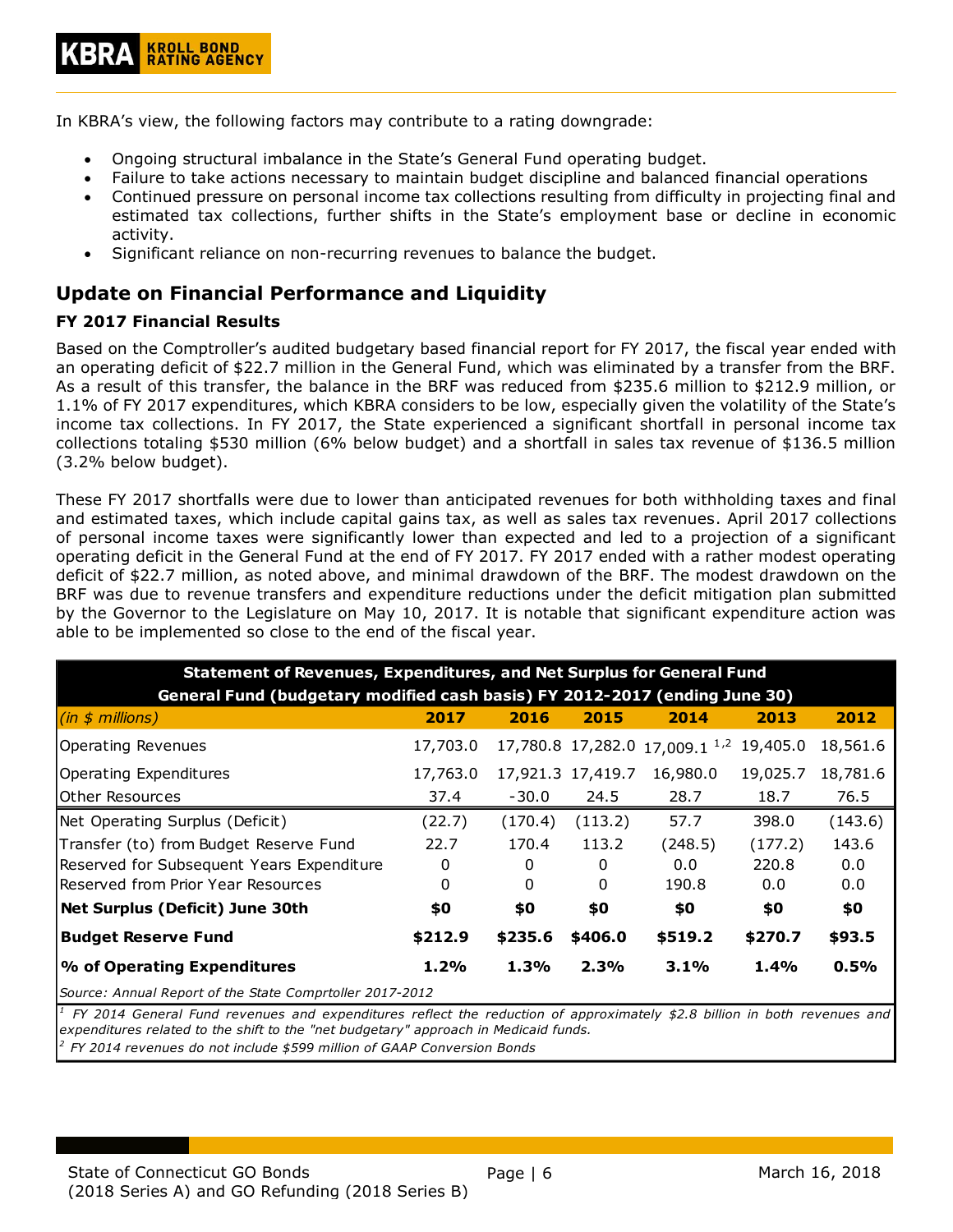#### <span id="page-6-0"></span>**FY 2018 and FY 2019 Biennium Adopted Budget**

On February 8, 2017, the Governor presented his proposed FY 2018/FY 2019 biennium budget to the General Assembly. In KBRA's view, the Governor's proposed budget reflected a positive effort to partially restructure the State's finances by increasing allocation of costs to local governments based on contraction in the State's revenue base.

The General Assembly failed to pass a budget for the FY 2018-FY 2019 biennium before the start of the 2018 fiscal year on July 1, 2017. Under State Statute, the Governor has the ability to run the State under Executive Order to maintain essential services in the absence of a budget. The FY 2018-FY 2019 biennium budget was finally adopted on October 30, 2017 after a long budget negotiation in the General Assembly and signed into law by the Governor on October 31, 2017. The adopted FY 2018-FY 2019 biennium budget as tightly balanced with limited room for budget overruns on the expenditure side. In KBRA's view, the adopted biennium budget is not structurally balanced based on use of a substantial level of non-recurring revenues sources, which include transfers from State operating funds as well as a number of revenue enhancements and tax cuts that are scheduled to expire in FY 2020. Though the adopted biennium budget does include a reduction in local education funding, it does not include a structural shift of cost sharing for Teacher Retirement System pensions to local government

On the revenue side, the adopted FY 2018-FY 2019 budget reflected many of the same items in the Governor's proposed budget, including property tax credits, decrease in the earned income tax credit (EITC), increase in cigarette taxes and the suspension of the transfer of sales tax revenues into the MSRA. Hospital provider taxes are significantly increased for FY 2018 and FY 2019, however a portion of the hospital tax payments will be returned to the hospital as supplemental state payments, thereby increasing federal Medicaid reimbursement and creating a financial benefit for both the State and the hospital industry. The budget also includes an increase in the State teachers' contribution to pension costs from 6% to 7% of annual salary.

Non-recurring revenues in the form of transfers from a number of State operating funds total \$173 million in FY 2018 and \$213 million in FY 2019. The major transfers include a delay in payment of the GAAP deficit amortization and use of certain operating funds from the State's Energy Efficiency Funds for this biennium. In addition to transfers from State operating funds, the adopted budget includes revenue enhancements and tax cuts that are scheduled to expire in FY 2020. The impact of these combined transfers and various revenue enhancements and tax cuts totals \$1.2 billion in FY 2020. Reflected in the list of items that are projected to be modified in 2020, leaving a structural hole of over \$1 billion, is the restoration of the sales tax transfers to the Municipal Revenue Sharing Account (MRSA), the reduction of the Hospital Tax by half and restoration of the full property tax credit against state income taxes as well as other items.

On the expenditure side, the adopted FY 2018-FY 2019 budget includes the savings from the SEBAC collective bargaining agreement approved by the General Assembly in July 2017, reduction in state aid for education (ECS) and school health centers, reduction in funding for higher education, cuts to child care subsidies and cuts to the State's Medicaid program The major driver of spending reductions in the FY 2018- FY 2019 adopted budget is the collective bargaining savings, estimated at \$700 million in FY 2018 and \$868 million in FY 2019, included in the five-year extension of the labor contract with the State employees' union (SEBAC). The agreement would freeze all State employee wages over the next three years, increase employee pension and healthcare contributions and make other changes to reduce costs in both the State retirement and healthcare plans. COLA payments and scheduled wage increases resume in FY 2020. The State has also agreed not to lay off any unionized State employees over the next four fiscal years which, in KBRA's view, will limit the State's options for managing its budget in the current biennium and beyond.

Based on KBRA's discussions with OPM, the risk areas on the expenditure side of the FY 2018-FY 2019 biennium budget include the challenge of achieving budgeted saving levels in the area of personnel expenditures, given the limits on layoffs included in the SEBAC agreement. Another risk is the ability of the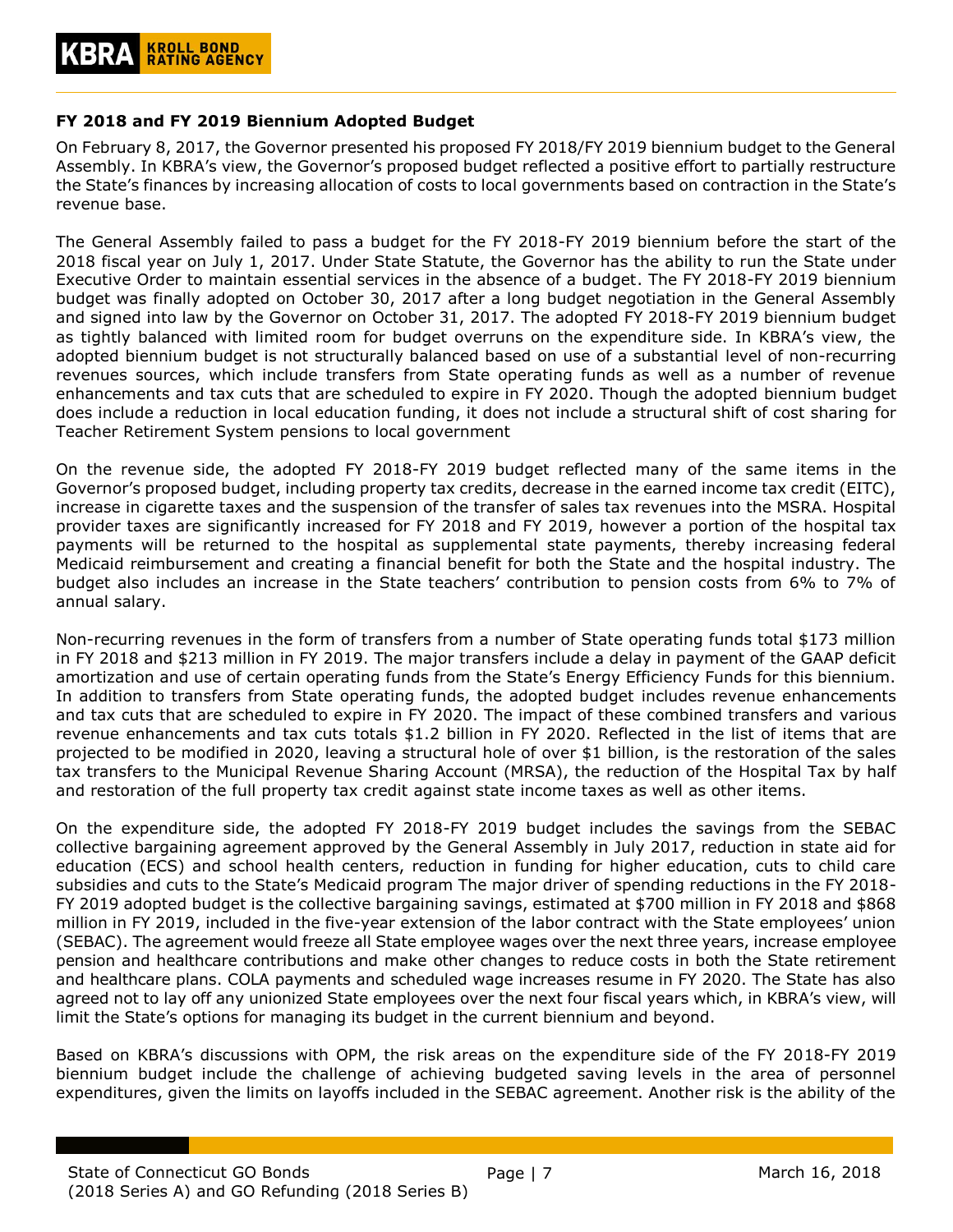State to maintain compliance in staffing and provision of services related to certain legal consent decrees in the social service provision, given cuts in spending. OPM also noted that the tight budget limits the flexibility of the State to meet any unforeseen expenses

The Office of Fiscal Analysis (OFA) and OPM generally develops a projection of the impact of an adopted biennium budget beyond the biennium (Three Year Out report). Based on OFA assessment of the FY 2018- FY 2019 budget impact, the budget gap for FY 2020 is projected at \$1.9 billion and FY 2021 and FY 2022 is projected at \$2.7 billion and \$3.2 billion, respectively.

In the FY 2018-FY 2019 biennium budget adopted by the General Assembly on October 30, 2017, budgeted revenues levels were based on the May 1, 2017 consensus revenue estimates. As seen in the chart below, subsequent consensus revenue estimates in November 2017 and January 2018 reduced projections for the final and estimated portion of the personal income taxes and for sales taxes. ` The impact of these shortfalls will be discussed further in this report. These continued shortfalls reflect the State's ongoing difficulty in projecting the level of final and estimated taxes as well as generally slower growth in the state economy.

| <b>State of Connecticut Consensus Revenue Estimates Growth Projections</b> |          |         |               |          |              |         |  |  |
|----------------------------------------------------------------------------|----------|---------|---------------|----------|--------------|---------|--|--|
|                                                                            | May-2017 |         | November-2017 |          | January-2018 |         |  |  |
|                                                                            | FY 2018  | FY 2019 | FY 2018       | FY 2019  | FY 2018      | FY 2019 |  |  |
| General Fund                                                               | $0.90\%$ | 0.60%   | $-0.60%$      | 0.40%    | $-0.80%$     | 0.50%   |  |  |
| Personal Income Tax                                                        |          |         |               |          |              |         |  |  |
| Withholding                                                                | $2.10\%$ | 2.10%   | 2.10%         | 2.20%    | 2.10%        | 2.20%   |  |  |
| Final and Estimated                                                        | $0.00\%$ | 1.00%   | $-1.50%$      | $0.70\%$ | $-1.50%$     | 0.70%   |  |  |
| Sales Tax                                                                  | 2.90%    | 2.40%   | 1.20%         | 2.50%    | 1.30%        | 1.60%   |  |  |

Source: State of Connecticut Office of Policy and Management and Office of Fiscal Analysis Consensus Revenue Estimates

#### <span id="page-7-0"></span>**FY 2018 Financial Operations**

Based on its letter dated November 20,2017, OPM is projecting a \$202.8 million deficit in the General Fund, slightly more than one percent of net General Fund appropriations for the fiscal year that began on July 1, 2017. The November 20 OPM letter reflects the adopted FY 2018-FY 2019 budget provisions and the November consensus revenue estimates, as shown above. The November 2017 revenue estimates result in General Fund revenues being revised downward by \$227 million compared to the adopted FY 2018-FY 2019 budget. The largest decline was in federal grants based on the final reconciliation process for payments for medical services for the second half of 2017. Net income tax revenues have been revised downward by 34.1 million and sales tax revenue has been revised downwards by \$70 million.

On December 13, 2017, the Governor submitted a deficit mitigation plan to the General Assembly for FY 2018, which included options for both revenue and expenditure actions totaling over \$300 million. Major revenue enhancements included an increase in the sales and use tax rate from 6.5% to 6.9% and increase in the real estate conveyance tax. The plan included a significant reduction in municipal aid, as well as cuts in a number of social programs. To date, the General Assembly has not taken action on this deficit mitigation plan.

Based on its letter dated January 19, 2018, OPM projected an end of year FY 2018 General Fund operating deficit of \$240.2 million, based on revised revenue projections resulting from the January 16th consensus revenue estimates shown above, which includes modest shortfalls in federal grants due to reconciliation activities.

The State's collection of final and estimated payments of personal income taxes, as of January 15, exceeded State's targets by over \$1 billion, however the increased final and estimated tax payments did not improve FY 2018 operations for the following reasons. The increased January 15 collection is due to two factors. First, taxpayers accelerated their 2017 tax year income tax payments to maximize their federal tax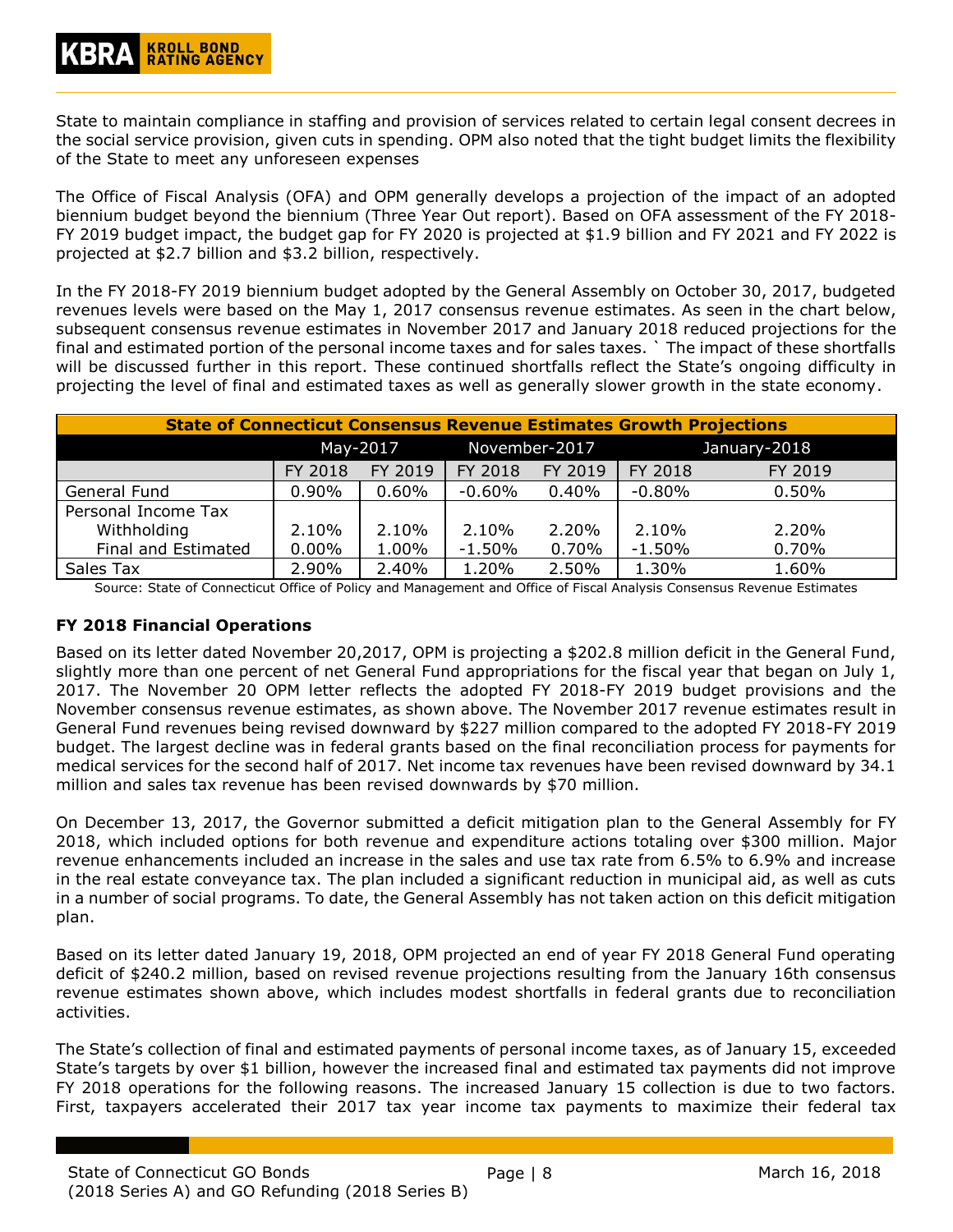deduction prior to expiration of uncapped state and local tax deduction included in the new federal tax law. These accelerated tax payments were estimated to total approximately \$500 million and April 2018 income tax collection projections were reduced by this amount. The other factor was a one-time unbudgeted payment of income taxes (\$675 million) on the repatriation of overseas profits of hedge fund managers that the IRS required to be brought back into the US by the end of 2017(Section 457A of the IRS Code, enacted in 2008). This is a onetime payment of income taxes on 2008 hedge fund profits; these profits have been included in the State's income tax base since 2008.

Pursuant to the revenue volatility cap enacted as part of the 2017 Budget Law (FY 2018-FY 2019 biennium budget), final and estimated personal income tax collections in excess of \$3.15 billion are required to be transferred to the BRF. Based on OPM projections for FY 2018 for final and estimated payments, including these unbudgeted collections, it is required that \$665 million will be transferred to the BRF. This transfer will bring the balance in the BRF to \$878 million, or approximately 4.6% of current FY 2018 General Fund expenditures, which KBRA considers to be very positive.

OPM, based on its letter dated February 20, 2018, further projected a General Fund deficit from operations, of \$194.8 million, which reflects an improvement from January 2018. In KBRA's view, the State's current revenue projections, based on the January 2018 consensus revenue estimates, are fairly conservative, though there exists the possibility of further revisions as the fiscal year progresses. KBRA will continue to monitor the State's revenue performance and the impact on the State's financial operations.

#### <span id="page-8-0"></span>**Midterm Budget Revisions for FY 2019**

On February 5, 2018, the Governor presented a status report on the biennium budget, as required by State statute, including detailed projections of revenues and expenditures and proposed mid term budget revisions for FY 2019. These midterm budget revisions reflect the impact of the January 2018 consensus revenue estimates on the FY 2019 budget and the need for increased spending for certain programs. The Governor's midterm budget revisions include \$235 million in revenue enhancements and a net \$65 million in expenditure increases. Revenue enhancements include elimination of the property tax credit under income tax statutes, increase of cigarette and cigar taxes and, repeal of sales tax exemption on non-prescription drugs. On the expenditure side, there are further reductions in municipal aid and increases representing adjustments from the 2017 labor agreement and funding for social service compliance costs. The Governor's midterm budget revisions for FY 2019 assume that action will be taken by the General Assembly on the Governor's deficit mitigation plan presented in December 2017.

The Governor proposed revenue enhancements for the Special Transportation Fund (STF) to increase funding for the Let's Go CT transportation initiative. These include increasing the gasoline tax by 7 cents over 4 years, imposing a new tire fee of \$3 beginning in FY 2019, accelerating transfer of the sales tax on new cars from the General Fund to the STF by two years and instituting statewide electronic tolling in FY 2023.

In addition to the proposed midterm budget revisions, the Governor also presented a General Fund outyear budget projection report for FY 2020, 2021 and 2022. As shown in the chart below, based on the Governor's outyear report, the budget gaps projected by OFA at the time of the adoption of the FY 2018-FY 2019 budget for the next three years have been reduced significantly. The future budget gaps are reduced based on the Governor's proposal to make permanent many of the tax cuts and revenue enhancements that were included in the adopted FY2018-FY 2019 budget as temporary fixes for the current biennium. These items include permanent elimination of the property tax credit, elimination of the transfer of sales tax revenue to the MRSA and extension of the increased Hospital Tax.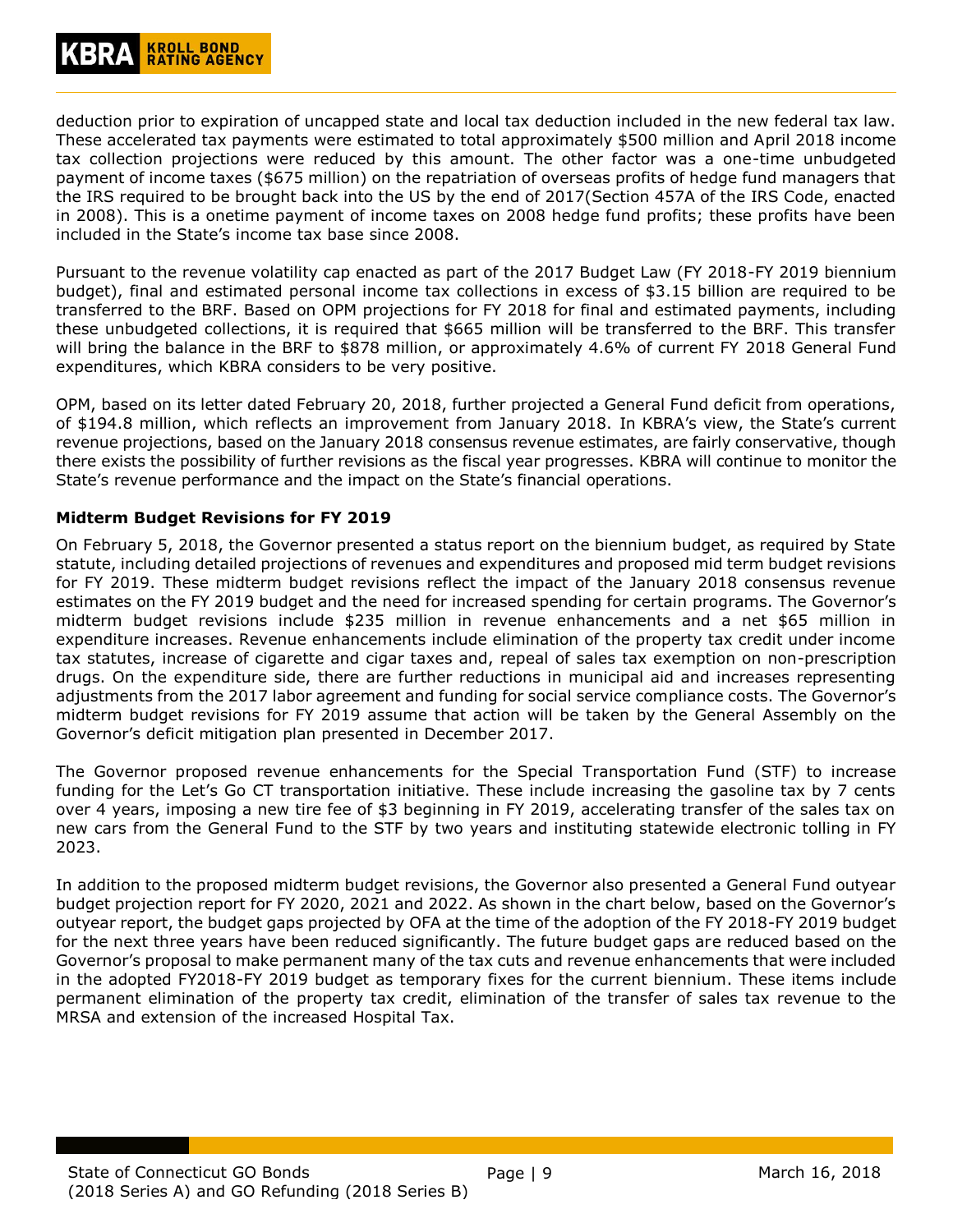| <b>General Fund Out Year Budget Projections (in millions)</b> |            |           |            |  |  |  |  |  |
|---------------------------------------------------------------|------------|-----------|------------|--|--|--|--|--|
| <b>Enacted FY 2019 Budget</b>                                 | FY 2020    | FY 2021   | FY 2022    |  |  |  |  |  |
| Revenue                                                       | 17,510.1   | 17,612.9  | 17,753.5   |  |  |  |  |  |
| Appropriations                                                | 19,708.5   | 20,548.0  | 21,187.9   |  |  |  |  |  |
| Projected Deficit                                             | (2, 198.4) | (2,935.1) | (3, 434.4) |  |  |  |  |  |
| <b>Recommended Revisions</b>                                  | FY 2020    | FY 2021   | FY 2022    |  |  |  |  |  |
| Revenue                                                       | 18,708.6   | 18,870.3  | 19,045.4   |  |  |  |  |  |
| Appropriations                                                | 19,552.7   | 20,375.2  | 20,988.7   |  |  |  |  |  |
| Projected Deficit                                             | (844.1)    | (1,504.9) | (1,943.3)  |  |  |  |  |  |
| Out Year Balance Improvement                                  | 1,354.3    | 1,430.2   | 1,491.1    |  |  |  |  |  |

*Source: State of Connecticut Office of Policy and Management Rating Agency Presentation*

OPM has indicated that deliberations on the FY 2018 deficit mitigation plan, as well as the Governor's Midterm Budget Revisions for FY 2019 are expected to continue throughout the legislative session with a scheduled adjournment date of May 9, 2018.

#### <span id="page-9-0"></span>**Liquidity Position**

The State's liquidity position remains strong. As of December 30, 2017, the State's available cash was \$ 2.6 billion, and the common cash pool was \$ 1.4 billion. Since January 2018, the State's available cash has exceeded monthly projections due to the increased collections of final and estimated personal income taxes in that month, as discussed above. As of March 10, 2018, the State's available cash was \$3.7 billion.

The common cash pool represents the State's operating cash. Available cash includes bond funds and other balances which can be made available to the common cash pool through temporary transfers under long established State practice. The State's level of cash in the common cash pool at a given point in the fiscal year reflects the seasonality of cash flow. The level of total available cash is impacted both by the rate of bond issuance and the rate of spending from those bond funds. The State has no plans to issue cash flow notes.

| Available Cash Balance as of June 30 (In Millions) |           |           |           |           |                   |  |  |
|----------------------------------------------------|-----------|-----------|-----------|-----------|-------------------|--|--|
|                                                    | 2014      | 2015      | 2016.     | 2017      | December 30, 2017 |  |  |
| Common Cash Pool                                   | \$941.1   | \$1,091.5 | \$821.0   | \$1,100.6 | \$1,398.9         |  |  |
| Total Available Cash                               | \$1,780.8 | \$2,218,3 | \$1,764.8 | \$2,657.0 | \$2,592.6         |  |  |

*Source: State of Connecticut Treasurer's Office Cash & Debt Monthly Reports*

#### <span id="page-9-1"></span>**GAAP Financial Statements**

The Office of the State Comptroller released the FY 2017 audited financial statement (CAFR) in December 2017. For FY 2017, the General Fund ended the year with a negative unassigned fund balance (accumulated GAAP deficit) of \$821.1 million, which reflects a decrease from the FY 2016 negative unassigned fund balance of \$998.9 million.

#### <span id="page-9-2"></span>**Fiscal Reforms Recently Passed by Connecticut General Assembly**

Statutes passed by the General Assembly as part of the FY 2018-FY 2019 budget process established a Municipal Accountability Review Board (MARB) to provide oversight and assistance to municipalities experiencing fiscal distress. Municipalities may apply for assistance or be designated by OPM as needing this support. The budget also includes approximately \$28 million in both FY 2018 and FY 2019 for financial assistance for municipalities designated as severely distressed and \$20 million in both FY 2018 and FY 2019 for municipal restructuring. The budget also includes other fiscal reforms including requirements for certain stress tests on the State's pension funds, a new revenue cap that limits the ability to budget more than a certain percentage of estimated revenues in a budget year, a Revenue Volatility Cap and limits on annual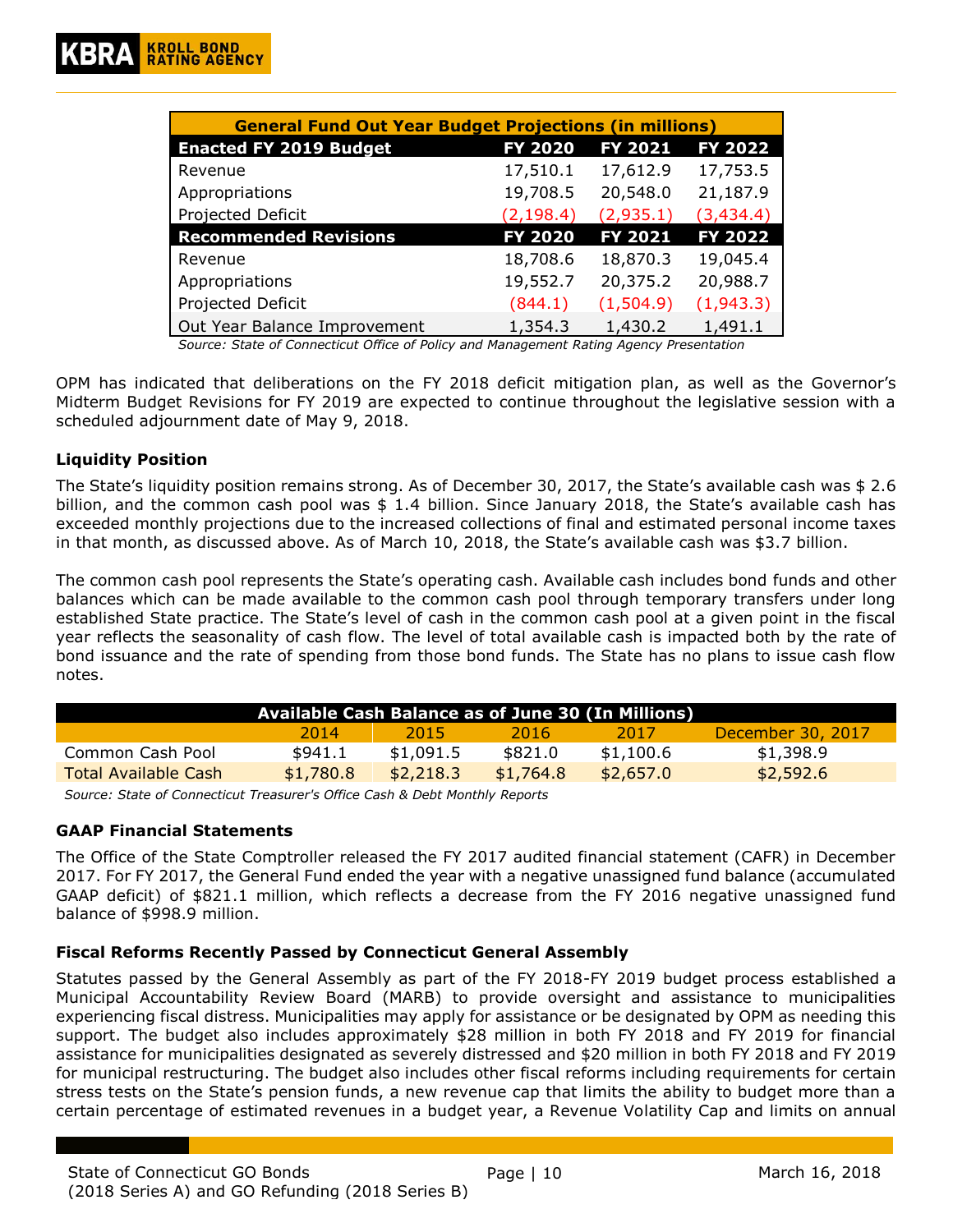

issuance of GO bonds. The new revenue cap requires the General Assembly to reduce budgeted appropriations to 99.5% of estimated revenues in FY 2020, down to 98% of revenue projections by FY 2026.

Available General Fund surpluses will be deposited into the Budget Reserve Fund until the Fund reaches an amount equal to 15% of net General Fund appropriations, up from 10%. The Revenue Volatility Cap requires that estimated and final payments of the personal income tax in excess of \$3.15 billion be deposited into the Budget Reserve Fund beginning in FY 2018. Funds in the BRF may be transferred to fund a deficit in the immediately preceding fiscal year or transferred by the General Assembly if revenues consensus estimates show declines of more than 1% and for certain other purposes once the BRF equals 5% of appropriations. Based on the January 2018 consensus revenue estimates, the level of final and estimated taxes for FY 2018 are estimated to exceed \$3.15 billion. In KBRA's view, the establishment of this provision is a positive credit factor which will significantly reduce the budget volatility associated with budgeting final and estimated revenues going forward. The General Assembly also passed statutes that requires the Treasurer to include many of the statutory provisions discussed above in the pledge in any new GO or revenue

# <span id="page-10-0"></span>**State Resource Base Update**

In KBRA's view, the State economy continues to grow but at a slower pace than regional and national growth trends. From 2010 to 2016 the State's population has been flat, while the New England region and nation has grown by 1.9% and 4.5% respectively. Going forward, KBRA expects that Connecticut's population growth will continue to be slower than that for New England and the U.S.



*Source: Bureau of Economic Analysis*

Income levels, as measured by per capita personal income, have historically been the highest in the nation. Per capita personal income in 2016 was \$69,311, which was 113.1% and 140.7% of New England and U.S. levels, respectively. Over the last twenty years, the State's high per capita personal income figure has historically been driven, in part, by the relatively large proportion of residents who work in high paying jobs in the finance, insurance, real estate, and certain manufacturing (such as defense) sectors. The State 's per capita income is still the highest in the nation, but the rate of growth has slowed. Since 2010, Connecticut's per capita personal income has grown by 11.6% while the region and nation has seen higher growth rates. This is reflective of losses of many financial sector jobs in the State which have decreased by 3.8% since 2010. Historically, declines in personal income growth have generally been steeper in Connecticut than the region and the U.S. during periods of economic decline.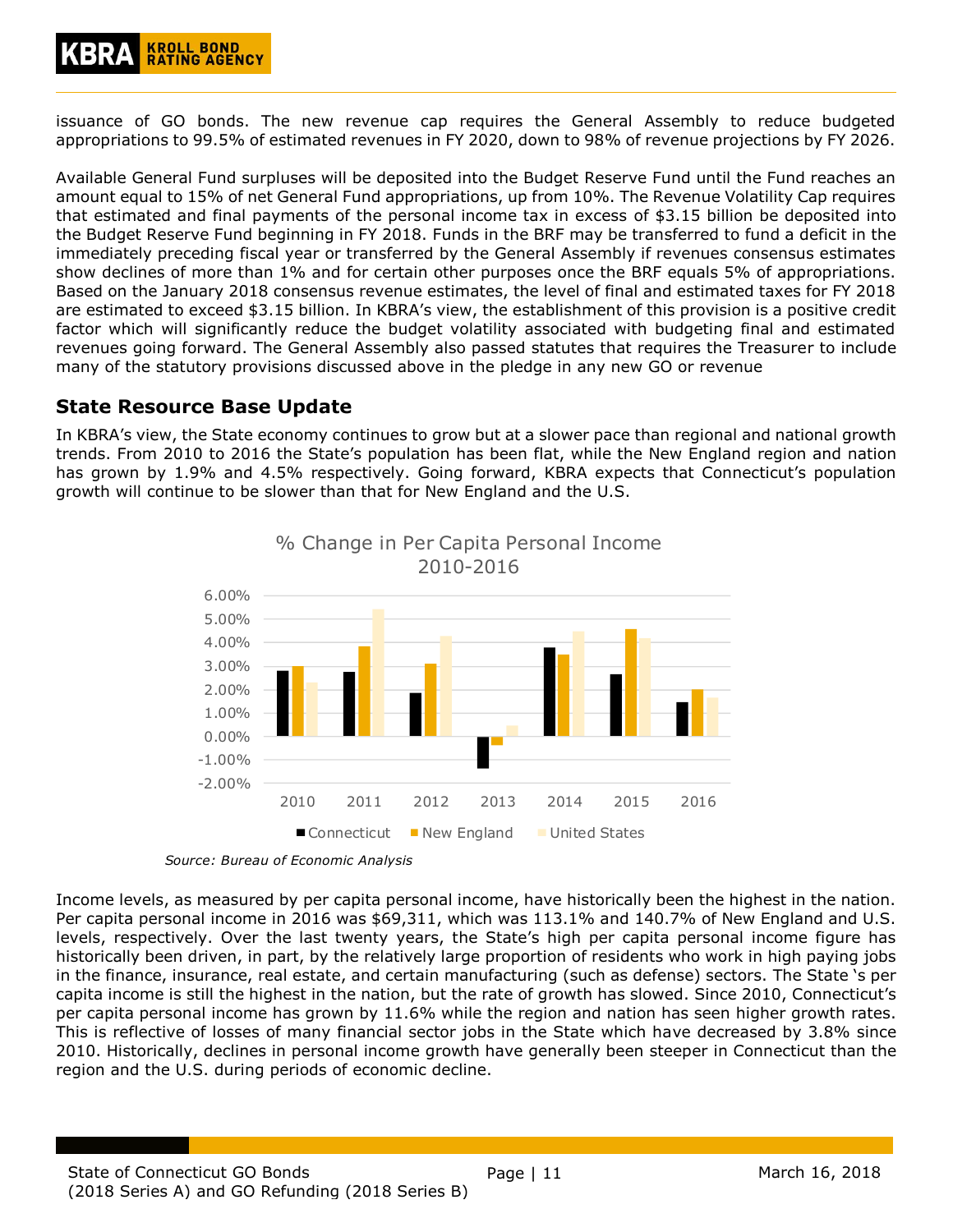

|                                 | 2016<br><b>Population</b>                              | Chg.<br>from<br>2010 | 2016<br>Age<br><b>Dependency</b><br>Ratio $1,2$               | Chq.<br>from<br>2010 | 2016<br><b>Population</b><br>$W/$ B.A.<br><b>Degree or</b><br>Higher $2,4$ | Chq.<br>from<br>2010 | 2016<br><b>Poverty</b><br>Level <sup>2</sup> | Chg. from<br>2010 |
|---------------------------------|--------------------------------------------------------|----------------------|---------------------------------------------------------------|----------------------|----------------------------------------------------------------------------|----------------------|----------------------------------------------|-------------------|
| lConnecticut                    | 3,576,452                                              | $0.0\%$              | 59.1%                                                         | 0.4%                 | 38.6%                                                                      | 3.1%                 | 9.8%                                         | $-0.3%$           |
| New England                     | 14,735,525                                             | 1.9%                 | 57.8%                                                         | 1.7%                 | 39.1%                                                                      | 3.5%                 | 10.4%                                        | $-0.8%$           |
| United States                   | 323,127,515                                            | 4.5%                 | 61.3%                                                         | 2.5%                 | 31.3%                                                                      | $3.1\%$              | 14.0%                                        | $-1.3%$           |
| Connecticut as % of New England | N/A                                                    |                      | 102.3%                                                        |                      | 98.8%                                                                      |                      | 94.2%                                        |                   |
| Connecticut as % of U.S.        | N/A                                                    |                      | 96.4%                                                         |                      | 123.3%                                                                     |                      | 70.0%                                        |                   |
|                                 | <b>2016 Personal</b><br><b>Income</b><br>(\$ Billions) | Chg.<br>from<br>2010 | <b>2016 Per</b><br>Capita<br><b>Personal</b><br><u>Income</u> | Chq.<br>from<br>2010 | 2016<br><b>Real Gross</b><br><b>State Product</b><br>(\$Billions)          | Chq.<br>from<br>2010 | 2016<br><b>Real GSP</b><br><b>Per Capita</b> | Chg. from<br>2010 |
| Connecticut                     | \$247.9                                                | 11.5%                | \$69,311                                                      | 11.6%                | \$227.6                                                                    | $-2.1%$              | \$63,636                                     | $-2.0%$           |
| New England                     | \$903.3                                                | 19.9%                | \$61,299                                                      | 17.7%                | \$870.6                                                                    | 6.0%                 | \$59,079                                     | 4.1%              |
| United States                   | \$15,912.8                                             | 27.7%                | \$49,246                                                      | 22.3%                | \$16,385.2                                                                 | 12.0%                | \$50,708                                     | 7.2%              |
| Connecticut as % of New England | N/A                                                    |                      | 113.1%                                                        |                      | N/A                                                                        |                      | 107.7%                                       |                   |
| Connecticut as % of U.S.        | N/A                                                    |                      | 140.7%                                                        |                      | N/A                                                                        |                      | 125.5%                                       |                   |

Source:US Census Bureau and Bureau of Economic Analysis

 $1A$ ge dependency ratio is the sum of the population under 18 yrs and over 65 yrs divided by persons age 18 to 64 yrs.

<sup>2</sup>Year over year change shown as nominal change in percentage points.<br><sup>-</sup> New England is defined as Connecticut, Maine, Massachusetts, New Hampshire, Khode Island, and Vermont .

4 Percent of the population aged 25 and over.

Overall, Connecticut's real GSP has decreased by 2.1% since 2010 while the GSP of the region and nations grew during the same period. Since 2014, the State's real GSP has grown by approximately 2.0%.



*Source: Bureau of Economic Analysis*

The State continues to have a fairly diverse economic base. In 2017, eighteen "Fortune 500" companies were headquartered in Connecticut, including United Technologies Corporation ("UTC"), Cigna, Praxair, Priceline Group and Hartford Financial Service Group. KBRA notes that the defense industry, which comprises about one-quarter of the State's manufacturing employees, is an important component of the State's economy and has demonstrated renewed strength since 2002 we expect this trend to continue. Major defense companies include United Technologies Corporation and its Pratt and Whitney Aircraft Division, Sikorsky Aircraft (a division of Lockheed Martin), and General Dynamics Corporation's Electric Boat Division.

In the summer of 2017, Aetna announced that it was moving its headquarters and 250 jobs from the state to New York City. However, at the end of 2017, CVS acquired Aetna and announced that that they will not relocate the headquarters out of Hartford.

Since 2010, the State has also generally lagged the New England region and the United States in growth in total employment and reduction of the unemployment rate. Between 2010 and 2017, total State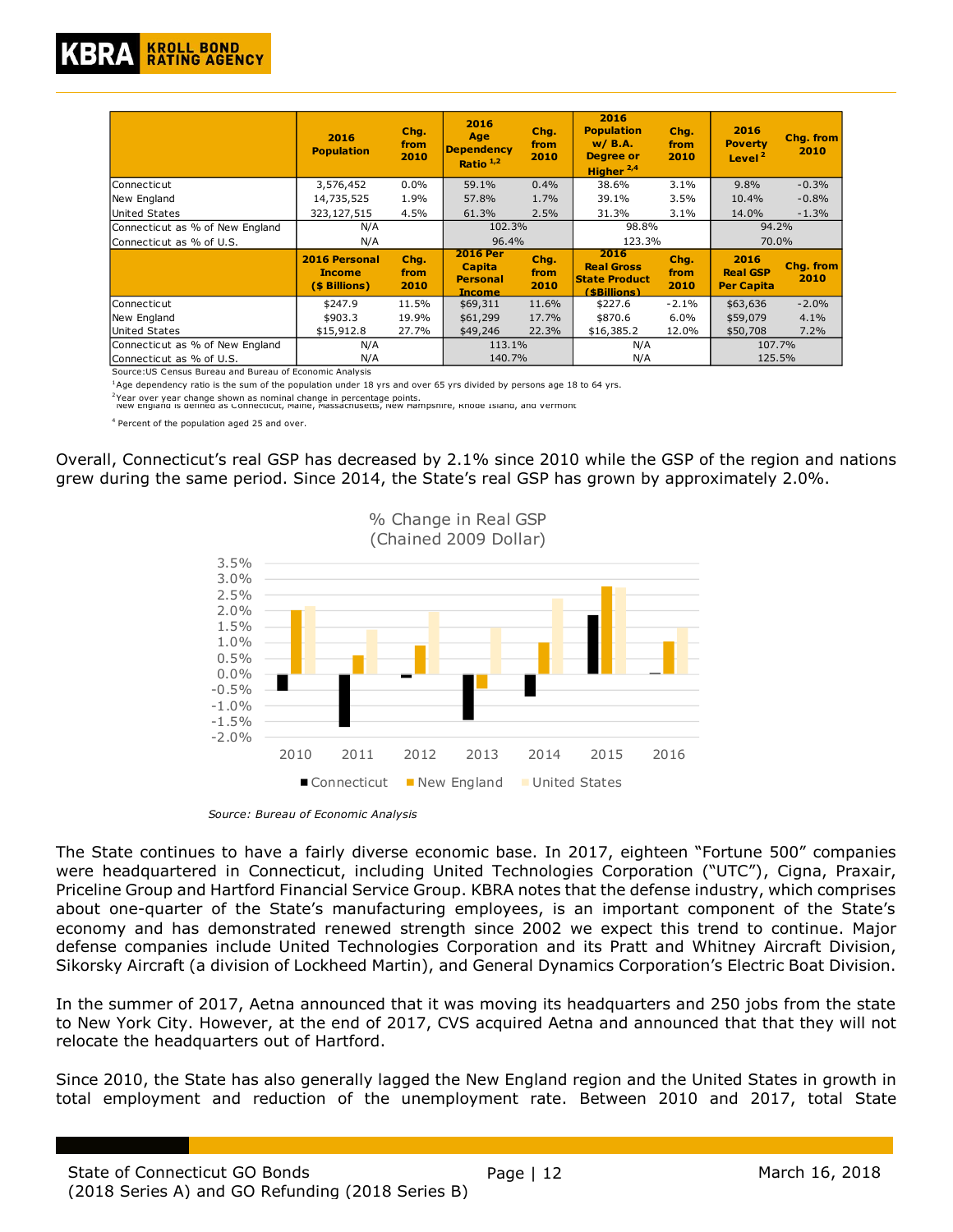employment grew 5.3%, as compared to 7.3% for the region and 10.3% for the US. Connecticut's lag in employment gains reflect the continued slow growth of the State's economy.



% Changes in Non-Farm Employment 2010-2016

*Source: Bureau of Labor Statistic*

Despite the continued decline of the State's average unemployment rate from a peak of 9.1% in 2010 to 4.7% in 2017, the unemployment rate in Connecticut is still above that of the region and U.S., which averaged 3.8% and 4.4% in 2017, respectively.



*Source: U.S. Bureau of Labor Statistics*

The State's housing market began to recover in 2013, according to the Freddie Mac Home Price Index as of 2017, represents 83.4% of its pre-recession peak.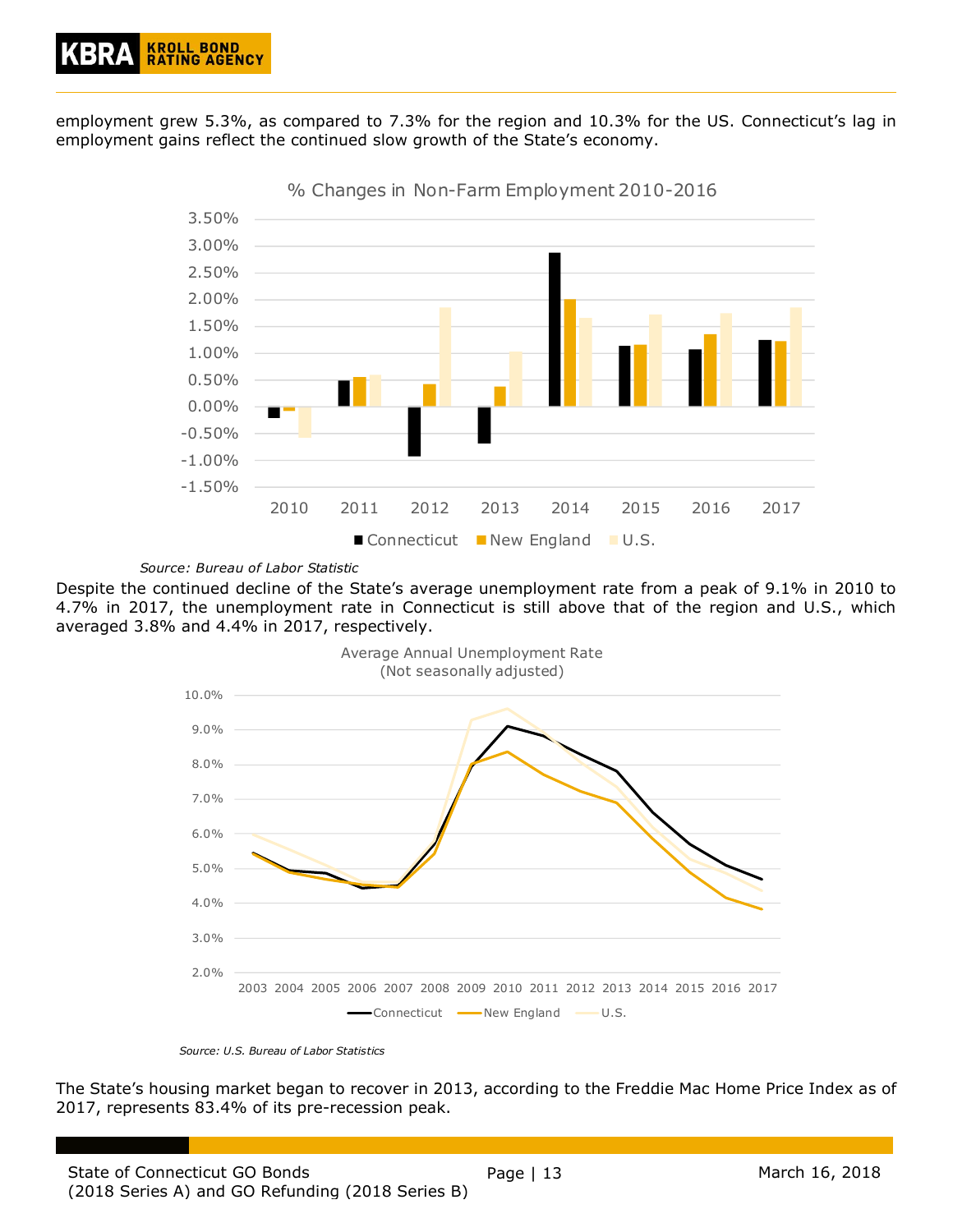

*Source: Freddie Mac Home Price Index*

Based on the foregoing, KBRA views the State of Connecticut's resource base as consistent with a AA-rating.

### <span id="page-13-0"></span>**Conclusion**

KBRA has assigned a long-term rating of AA- with a Negative outlook to the State of Connecticut's General Obligation Bonds (2018 Series A) and General Obligation Refunding Bonds (2018 Series B). Additionally, KBRA has affirmed the long-term rating of AA- with a Negative outlook on the State of Connecticut's outstanding General Obligation Bonds and K1+ of on the State of Connecticut's General Obligation Bond Anticipation Notes (2017 Series A). KBRA has also affirmed the long-term rating of AA- with a Negative outlook on the State of Connecticut General Fund Obligation Bonds 2014 Series A issued by Connecticut Innovations, Inc.